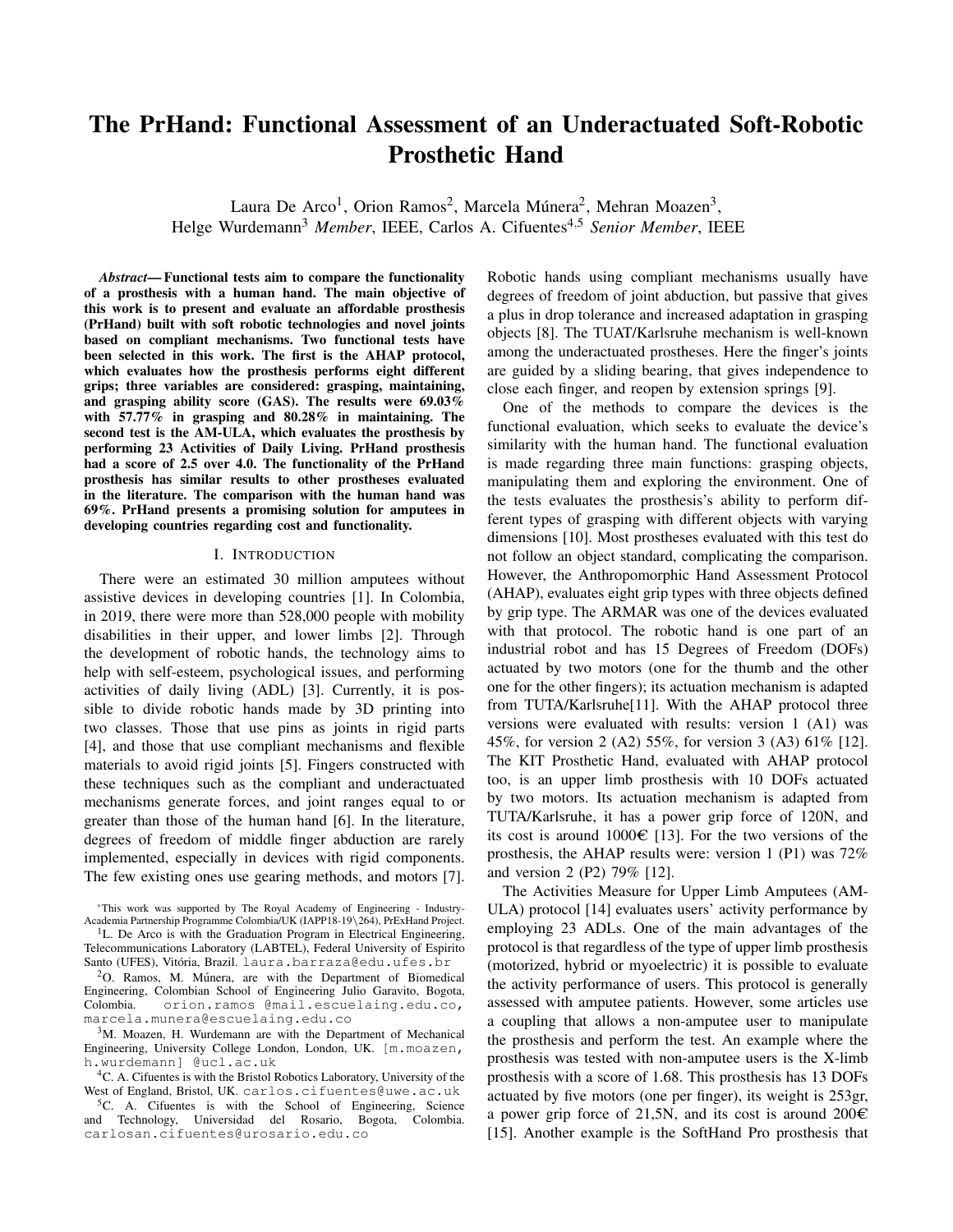reports having all the DOFs of the human hand except the related with the wrist, its weight is 520gr, and power grip force of 76N. Its results for the AMU-LA test were 1.69  $[16]$ .

This article describes the PrHand prosthesis, which has innovative character fingers based on compliant mechanism and allows it to be based on soft-robotics. In addition, two functional tests are chosen from the literature review to be performed on the prosthesis and to compare its functionality with state-of-the-art prostheses.

# II. SYSTEM DESCRIPTION

The prosthesis was constructed using a compliant mechanism and soft actuator techniques (see Fig. 1). The finger and the palm are made of rigid material (PLA). The proposed device combines pneumatic and electric actuation as it uses a Dynamixel MX-106 motor (Robotis, USA) to drive the flexion of the five fingers and an air pump (MITSUMI, Japan) to pressurize the pneumatic silicone actuators that make finger abduction. The system uses a 12V, 5A power supply for operation. In addition, hand control was performed in ROS on a Raspberry Pi 3 (Raspberry Pi, UK).

The main design feature of the prosthesis constructed in this study is the finger flexion and extension mechanism. The mechanism is based on the compliant mechanisms built from a single material [17]. Two circumferences joined by a tension element such as a rigid thread (Sufix 832, USA) are used, allowing rigid materials for construction, such as PLA. Finger flexion is achieved using the tensile force generated to the joint through a tendon, as shown in Fig. 1(b). Unlike a traditional revolute joint, this joint does not rotate about a fixed axis, but rather the joint rotates and translates tangentially around a circumference. This novel joint is more similar to the human body joints [18].

The design is constructed with guided soft joints [19]. Each finger link is made of rigid material (PLA), and 2.85 Filaflex (Recreus, Spain) tendons with elastic properties make the fingers perform. The fingers of the prosthesis have an internal elastic tendon that acts as a force opposite to the flexion. This avoids the use of an actuator responsible for the extension. The tendon is located at the limit of the movement of the circumferences that generates a return force to the original position (see Fig.  $1(d)$ ). The rigid tendon is located in the outer part of the finger. When the motor is actuated so that the hand closes, the rigid tendon carries the finger to flexion resulting in the elastic tendon deforming elastically. When the motor moves to open the hand, the elastic tendon returns the finger to its initial position. The design of the PrHand is characterized by the Ecoflex 00-50 silicone coating around the fingers, except at the joints because the silicone generates a high bending constraint (see Fig.  $1(b)$ ). The initial position of the thumb is placed at 90 degrees relative to the palm.

To achieve abduction movements in the prostheses, silicone actuators are controlled by 3-way normally open mini solenoid valves with two positions for each actuator (Generic 3/2, China). Each solenoid valve is actuated through the

raspberry independently according to the type of gripping to be performed. To reduce power consumption, the activation of the air pump is also controlled by the raspberry. The pump is only turned on when pressure is required at the actuators. In total, this design has 15 degrees of freedom. As can be seen in Fig. 1(c), each prosthetic finger has three degrees of freedom: two degrees of freedom (proximal interphalangeal (PIP) and metacarpophalangeal (MCP) joints) are responsible for flexion of the prosthetic fingers, and the other degree of freedom is to generate abduction in the main fingers. This distribution of joints in the main fingers does not consider the degree of freedom of the human hand's distal interphalangeal (DIP) joint.

Were chosen four grasp types that were configured to do with the abduction actuators. The first (G1) is a power grasp and closes the hand without inflating any actuator. The second grasp type  $(G2)$  is the pulp pinch inflating the actuator between the index and middle finger. For the third (G3) one, all actuators are inflated. The grasp is called a spherical grip. The last one  $(G4)$  is a spherical grasp too, but the difference is that the hand is not fully closed for big-size objects.

Since only one motor is used in the design of these devices for finger flexion, the five tendons (one per finger) must be unified into a single tendon tensioned by the motor. The proposed system provides similar benefits to the TUAT/Karlsruhe [9] mechanism. However, as here is proposed to use soft robotics replacing the pulleys with elastic tendons and using a smaller quantity of elements, it seems less complex. It is called a unifying mechanism and consists of a sliding mechanism that collects the elastic tendons of the fingers and joins them to a moving part that slides utilizing two parallel rods. The rigid tendon connected to the motor generates the sliding mechanism movement, see Fig. 1 (a). The mechanism should correctly hold the elastic tendons, preventing their displacement during gripping. The elastic elements of this mechanism are the same size for each finger. For control, the entire system is powered by a 12-volt supply that passes through a regulator that provides 5 volts to power the various electronics. Also, two physical pushbuttons are used to control the bending of the fingers and the activation of the pneumatic actuators. The raspberry pi controls the motor position, the activation time of the air pump, and the solenoid valves. The user chooses the desired grasp type; with one of the pushbuttons, and with the other pushbutton, closes and opens the hand.

The production cost estimated for the PrHand prosthesis is \$692,67 (638,87 $\epsilon$ ). The prosthesis's mechanical characteristics are a power grip force of  $36.13 \pm 2.03N$ , to close the hand is required energy of  $1,28 \pm 0.13$  j, its dissipated energy is  $0.96 \pm 0.12$  and support a traction force of 78.48  $\pm$  0.00N.

## **III. METHODOLOGY AND MATERIALS**

The ethics committee approved the protocols of the Colombian School of Engineering Julio Garavito.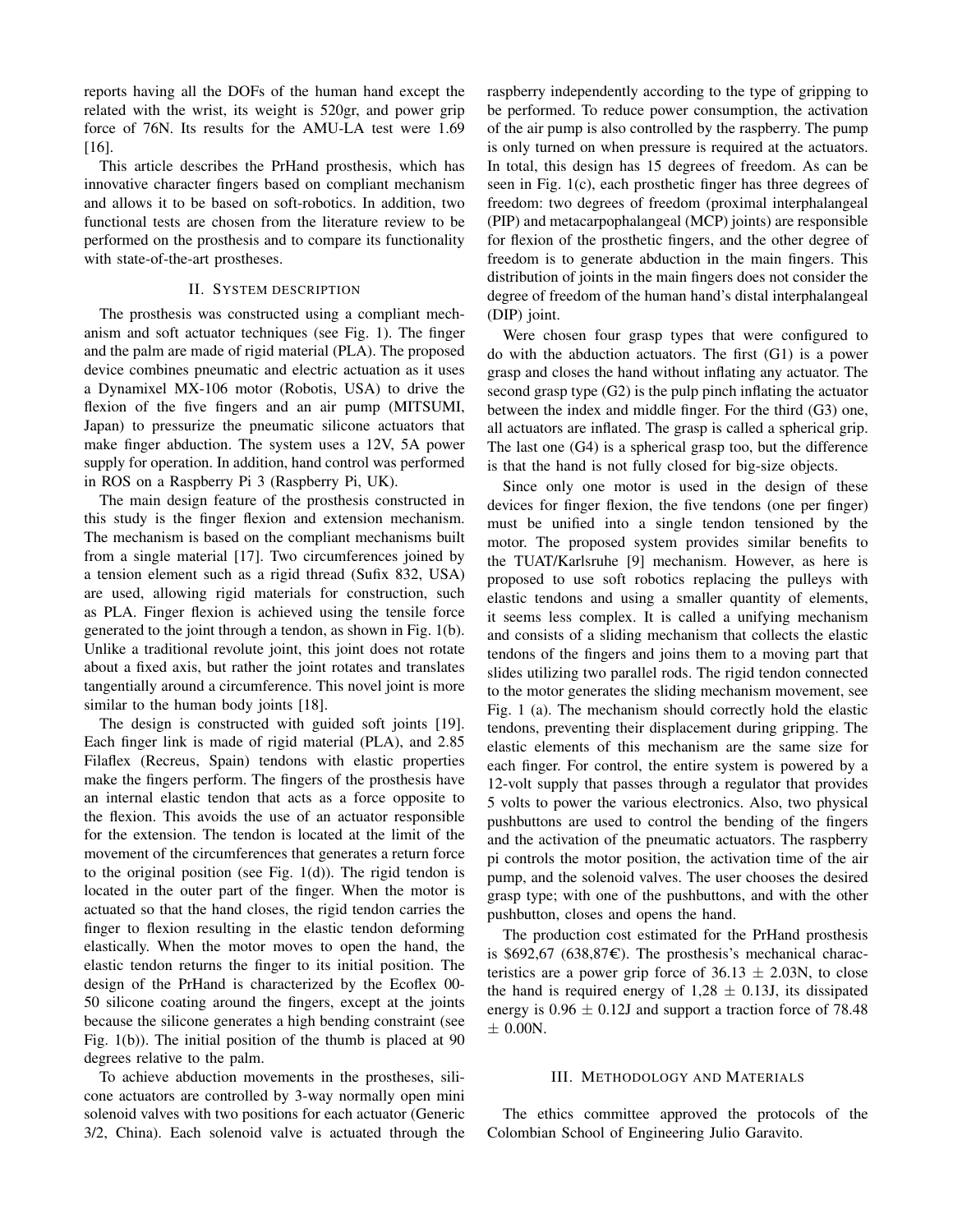

Fig. 1: General system of PrHand prosthesis: (a) PrHand prosthesis with five control actuators and a sliding mechanism to unify the tendons (5 tendons to 1). (b) Explanation of how the finger flexion and extension are generated based on the compliant mechanism of two tangential circumferences at a single point. (c) Abduction degree of freedom driven by a soft silicone actuator. (d) Internal view of the fingers used in the prosthesis in the neutral and flexion positions. The ducts used by the extension tendon 1 in the PrHand prosthesis and the forces generated in the flexion movement are shown.

# A. Anthropomorphic Hand Assessment Protocol (AHAP)

A scaffold is built to allow non-amputee subjects to manipulate the prosthesis. The types of grips evaluated and their respective objects were taken from the general YCB (YaleCarnegie Mellon University-Berkeley) objects set [12]. The protocol establishes the steps for the test, the times, the number of repetitions, the way to record the videos, the parameters for evaluating the grip, and the scores. For the test, two persons are required, the operator (the one who conducts the experiments) and the subject (the one who controls the prosthesis). The procedure consists of: First, the operator shows the object and the correct grasping posture/task to the subject. In a second place, the operator helps the subject practice the grasp/task for about one minute. Three, the operator hands the object over to the subject for the test. Fourth, the subject actuates the artificial hand for grasping the object with the palm pointing upwards. The operator releases the object as soon as the artificial hand has grabbed the object. Five, the subject maintains the grasp for three seconds. Six, this step is followed immediately by step 5, and the sequence of steps 4–5 is repeated three times. While maintaining the grip, the subject naturally rotates the hand with low acceleration for the palm to point downwards  $(180^{\circ})$  and keeps the grip for three seconds in this position. The subject releases the object, which is taken by the operator. The test is performed three times per object and with five subjects. For the evaluation, the videos are recorded during the test, and three evaluators measure the parameters of the protocol.

For the evaluation, there are three variables. The first one is grasping, which evaluates if the prosthesis can grasp the object as indicated in the protocol. It is assigned a value of 100 when the prosthesis holds the object making all contacts, 50 when the prosthesis does not hold the object precisely as indicated but grasps it, and 0 when the prosthesis cannot grasp the object. The second is maintaining, which assesses that the prosthesis has sufficient strength to keep the object held for the entire time before and after turning the object over and releasing it. A value of 100 is assigned when the whole time the prosthesis is holding the object, and it does

not move, a score of 50 when any moment of the test the held part moves and 0 when the object falls. Finally, the variable Grasping Ability Score (GAS) corresponds to the average of the two previous variables. This variable is a percentage of similarity with the human hand concerning the evaluated functionality, considering that the closer the result is to 100 the better. The tests are recorded from two perspectives. The first is a side view that is more than one meter away from the test scene and the other from the top, to observe the type of grip in detail.

For the test execution, the grasp types are chosen for each object. For all objects that can be picked up using a hook, the grasp type G1 has been applied. For the bigger sphere of the spherical grips objects, G4 is used. Grasp type G3 is used for the other two objects, namely the softball and mini soccer balls. For all tripod pinch objects, G2 is deployed. For all the objects of the extension grip, G1 is the most suitable. G4 was used for coffee, and for the other cylindrical objects, G1 was applied. For diagonal volar grip, lateral pinch and pulp pinch objects, G2 are utilized (see Fig. 2).

# B. Activities Measure for Upper Limb Amputees (AM-ULA)

This test uses an EMG sensor that captures the signals coming from the muscle and transforms them into an electrical signal. The sensor makes the pushbutton function that closes and opens the hand, and coupling is constructed to allow non-amputee subjects to manipulate the prosthesis. The Activities Measure for Upper Limb Amputees protocol (AM-ULA) [14] was followed, in there is specified the task, the objects, and the evaluation parameters. The test evaluates 23 activities of daily living in terms of: completing all the subtasks of each of the activities, speed in completing the task, quality of movement, ability to use the prosthesis and independence. For each tasks, the operator reads the instructions indicating each of the subtasks to be performed to complete the task. Some unilateral tasks, which ideally should be performed only with the prosthesis, should be noted. The user is free to choose the grasp type that seems better (between G1, G2, G3, and G4). The test was performed on five non-amputee subjects.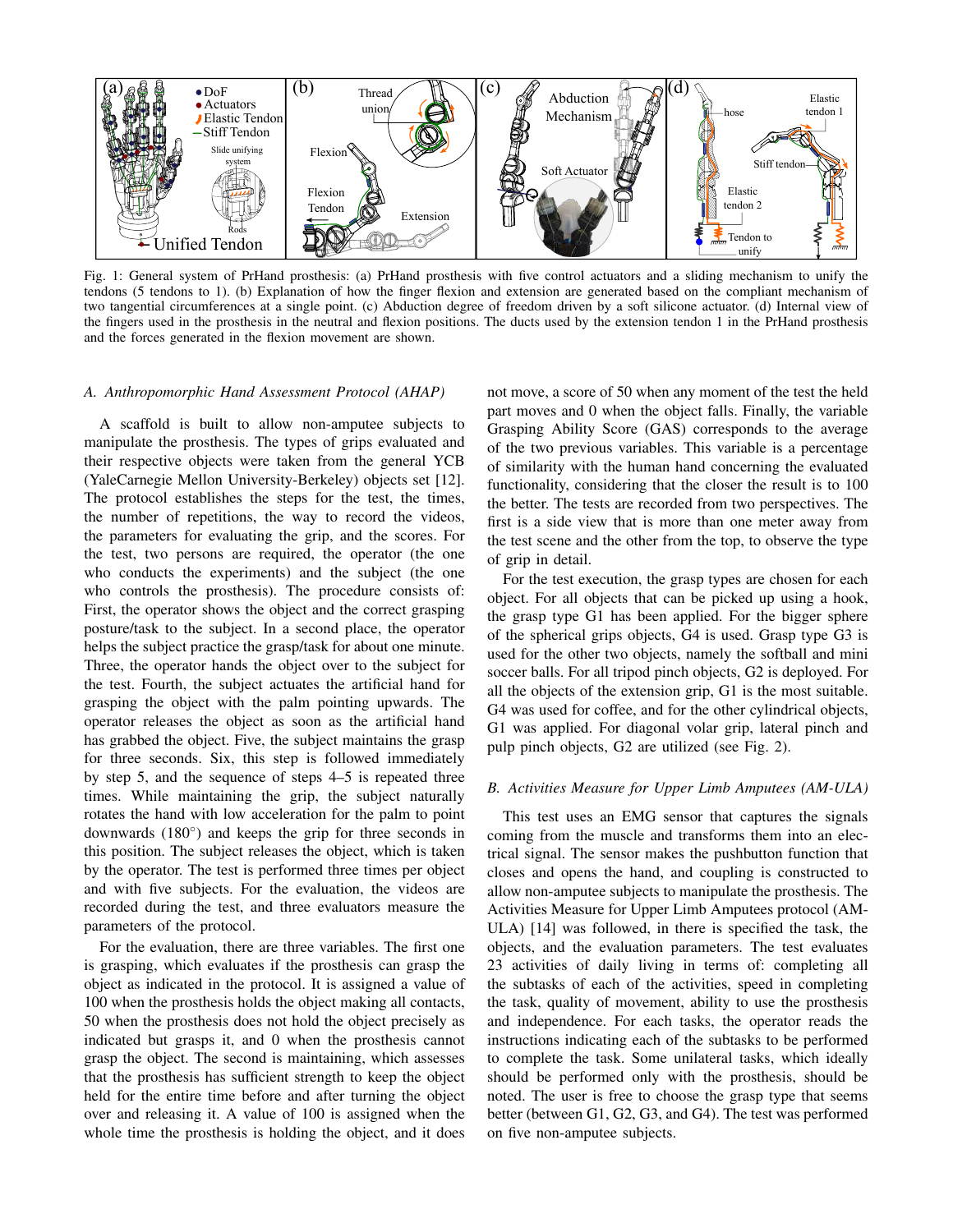For the evaluation, a score from  $0$  to  $4$  (from incapable to excellent) of the five variables described after this is taken, and an average is made first by task and then overall; some variables do not have a score of 0, as they are not applied. The first one is complete all subtasks, corresponds to the person performing all the subtasks described in the protocol to complete the task, is scored with 0 or 4, where a score of 0 is assigned when not performing all subtasks and 4 if performing all tasks; the scores 1, 2, and 3 are described in the protocol as all the tasks, so for this case, were not considered. The speed at which he completes the tasks is scored from 1 to 4, with 1 being very slow to slow and 4 being a speed similar to that of a nonamputee. The quality of movement is related to the amount of compensatory movement that the person makes with the body to use the prosthesis during the performance of the task. It is scored from 1 to 4 where 1 makes many compensatory movements and discomfort is seen in the prosthesis and 4 excellent movements are seen with the prosthesis. There are no compensatory movements and no discomfort is seen when using it. The ability to use the prosthesis is related to the prominence of the prosthesis during the task. It is scored from  $0$  to  $4$ , where  $0$  is that the prosthesis was not used during the task and 4 is that the prosthesis did not lose grip during the task, the type of grip is optimal and the prosthesis was not only stabilized the object during the task. Finally, independence is related to using assistive devices to perform the task. It is scored 1 or 4, where 1 is using some assistive device and 4 is not using any; scores 2, and 3 are described in the protocol as using some assistive device, so for this case were not taken into account.

The videos recorded during the test were used for scoring and three raters were used. Two cameras were placed, the first one facing the subject to observe the manipulation of objects with the prosthesis. The second camera, located laterally, was used mainly to identify compensatory movements by the subject.

## IV. RESULTS

The average results for each grip type of the grasping variable are shown in Table I. The grip types that most closely resemble the theory, with a percentage higher than 50%, are: lateral 75.53  $\pm$  5.64%, tripod pinch 72.20  $\pm$  9.88%, hook and cylindrical with 66.67%. The grip types with coefficients of variation (CV) higher than 5%, considered variables for this test, are: Tripod pinch, spherical and lateral. The PrHand prosthesis had a grasping average of 57.77  $\pm$ 0.52%. A normality test was performed because the grasping variable follows a normal distribution. Subsequently, a Tstudent statistical test was performed for a single sample, where the theoretical values were the results found in the literature (for the ARMAR hand, version 1  $(A1)$  was 52%, for version 2 (A2) 59%, for version 3 (A3) 62%, for the KIT Prosthetic Hand version 1 (P1) was 65% and version 2 (P2) 68% [12]). The test resulted in significant differences between PrHand and the literature results.

TABLE I: AHAP results for grasping, maintaining, and GAS variables by grasp type

| Grasp type            | Grasping                 | Maintaining              | GAS                    |
|-----------------------|--------------------------|--------------------------|------------------------|
| Hook                  | $66.7 \pm 0.0$ $(0.0\%)$ | $67.7 \pm 6.4$ (9.4%)    | $67.2 \pm 3.2$ (4.8%)  |
| <b>Spherical</b>      | $47.7 \pm 4.5 (9.5\%)$   | $84.5 \pm 11.4(13.4\%)$  | $66.1 \pm 7.6$ (11.5%) |
| <b>Tripod</b> pinch   | $72.2 \pm 9.9$ (13.7%)   | $88.9 \pm 7.8$ $(8.7\%)$ | $80.6 \pm 7.4$ (9.2%)  |
| <b>Extension</b>      | $50.0 \pm 0.0$ (0.0%)    | $94.5 \pm 4.9$ (5.2%)    | $72.2 \pm 2.5$ (3.4%)  |
| Cylindrical           | $66.7 \pm 0.0$ (0.0%)    | $72.2 \pm 14.1$ (19.5%)  | $69.4 \pm 7.0$ (10.1%) |
| <b>Diagonal</b> volar | $33.3 \pm 0.0$ (0.0%)    | $57.9 \pm 8.2$ (14.2%)   | $45.6 \pm 4.1 (9.0\%)$ |
| Lateral               | $75.5 \pm 5.6$ (7.5%)    | $88.8 \pm 11.6$ (13.1%)  | $82.2 \pm 5.4$ (6.6%)  |
| Pulp                  | $50.0 \pm 0.0$ (0.0%)    | $87.8 \pm 13.3(15.1\%)$  | $68.9 \pm 6.6$ (9.6%)  |
| Average               | $57.8 \pm 0.5$ (0.9%)    | $80.3 \pm 2.5$ (5.6%)    | $69.0 \pm 2.5$ (3.6%)  |

The average results for each type of grip of the maintaining variable are shown in Table I. The grip types that had better percentages with results higher than 80%, which means that it gripped the object with more strength by not moving during the test or falling, are: extension  $94.47 \pm 4.92\%$ , tripod pinch 88.93  $\pm$  7.78%, lateral 88.80  $\pm$  11.63%, pulp 87.80  $\pm$  13.29% and spherical 84.47  $\pm$  11.36%. For this variable, all coefficients of variation by grip type are higher than 5%, which means that they are variable. This means that the data tend not to follow a homogeneous distribution. The three grip types with the highest CV are: cylindrical, diagonal volar and spherical. The PrHand prosthesis had a score of 80.28  $\pm$  4.52%. A normality test was performed because the maintaining variable follows a normal distribution. Subsequently, a T-student statistical test was performed for a single sample, where the theoretical values were the results found in the literature: for A1 was 37%, for A2 50%, for A3 60%, for P1 was 79% and P2 91% [12]. The test resulted in that no significant differences between PrHand and P1; there is significant difference rest of the prostheses.

The mean results for each grip type for the GAS variable are shown in Table I. Most results scored higher than 60%, except diagonal flying grip with  $45.60 \pm 4.12\%$ . The 3 best scoring grips were: lateral 82.17  $\pm$  5.44%, tripod pinch 80.57  $\pm$  7.38% and extension 72.23  $\pm$  2.64%. For this variable, most of the coefficients of variation by grip type are greater than  $5\%$ , i.e., these grip types are variable. The three grip types with higher CV are: spherical, cylindrical and pulp. The average GAS for PrHand is  $69.03 \pm 2.48\%$ . A normality test was performed because the GAS variable follows a normal distribution. Subsequently, a T-student statistical test was performed for a single sample, where the theoretical values were the results found in the literature (A1 45%, A2 55%, A3 61%, P1 was 72% and P2 79% [12]). The test resulted in no significant differences between PrHand and P1 prosthesis; with the rest of the prostheses, there is a significant difference. Fig. 2 shows the PrHand prosthesis performing the protocol grasping postures.

Table II shows the average score per task of the AM-ULA test. The highest scoring unilateral task was using the combing brush with 3.34  $\pm$  0.17, and the highest-scoring bilateral task was using the telephone with  $3.69 \pm 0.04$ . Tasks with a coefficient of variation greater than  $5\%$  are considered variable. Taking off a shirt, writing, and putting on a shirt had a higher CV.

The mean score in the AM-ULA test is  $2.50 \pm 0.16$  with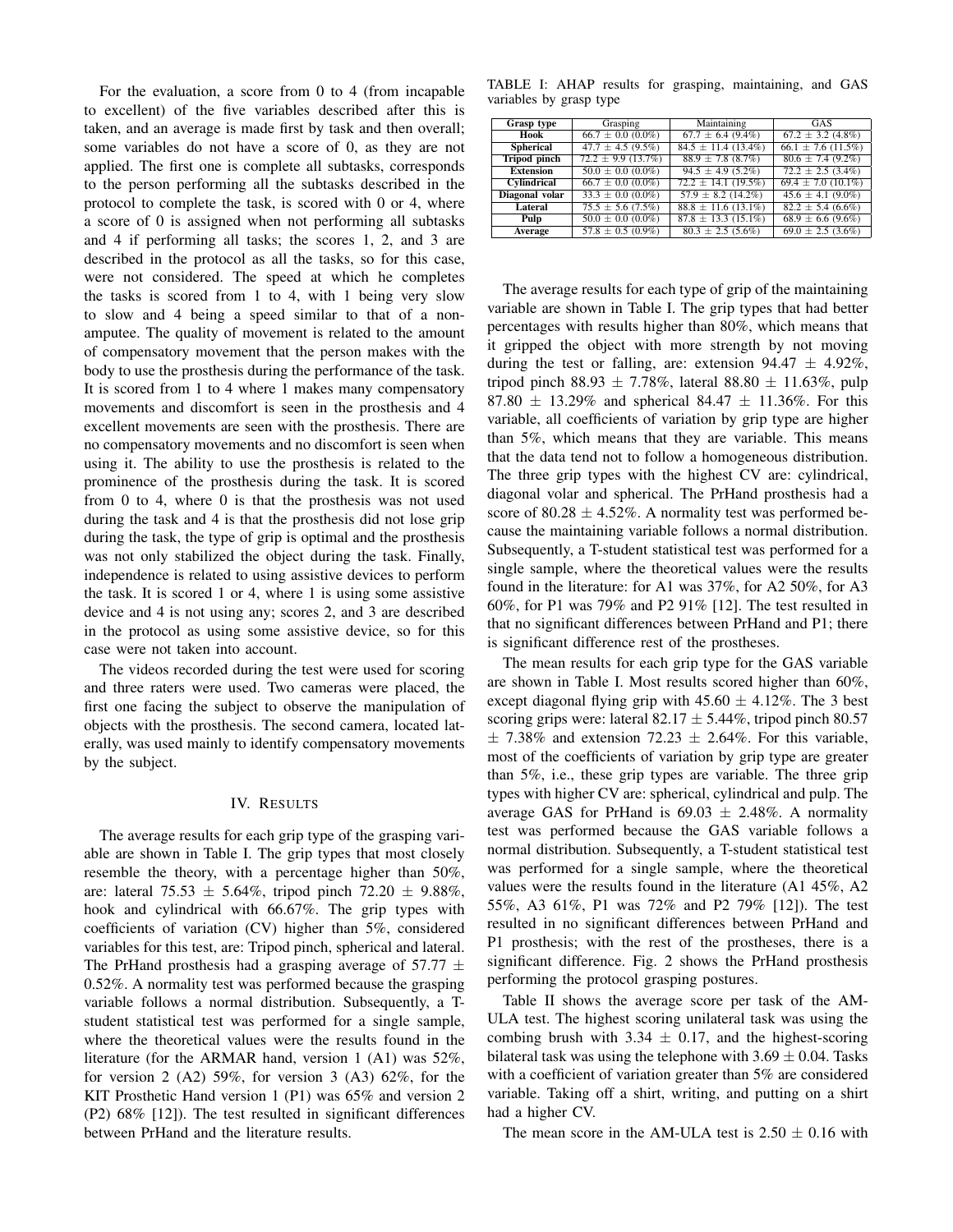

Fig. 2: PrHand prosthesis performing some of the grips of AHAP protocol

| TABLE II: AM-ULA results by task |  |
|----------------------------------|--|
|                                  |  |

| <b>Item</b>           | Average | $\overline{\text{SD}}$ | CV(%) |  |  |
|-----------------------|---------|------------------------|-------|--|--|
| <b>Brush teeth</b>    | 3,13    | 0,46                   | 14,65 |  |  |
| Brush hair*           | 3,34    | 0.17                   | 4.95  |  |  |
| Put on t-shirt        | 1,38    | 0,36                   | 25,98 |  |  |
| <b>Remove t-shirt</b> | 1,69    | 1,32                   | 77,96 |  |  |
| <b>Button shirt</b>   | 2,00    | 0.17                   | 8.33  |  |  |
| Zip jacket            | 0,66    | 0,06                   | 9,52  |  |  |
| <b>Tie shoes</b>      | 2,69    | 0,32                   | 12,00 |  |  |
| Use $cup^*$           | 2,71    | 0,08                   | 2,76  |  |  |
| Use fork*             | 2,25    | 0,17                   | 7,52  |  |  |
| Use spoon*            | 2,00    | 0,07                   | 3,61  |  |  |
| <b>Cut meat</b>       | 2,39    | 0,09                   | 3,92  |  |  |
| Pour soda             | 3,59    | 0.02                   | 0.70  |  |  |
| Write word*           | 1,98    | 0.65                   | 33.04 |  |  |
| Use scissors          | 2,55    | 0,09                   | 3,68  |  |  |
| Door knob*            | 2,66    | 0,19                   | 7,06  |  |  |
| Key in lock*          | 0,76    | 0,03                   | 3,28  |  |  |
| <b>Carry</b> laundry  | 3.06    | 0.07                   | 2,45  |  |  |
| Use phone             | 3,69    | 0,04                   | 1,13  |  |  |
| <b>Hammer</b>         | 2,19    | 0,19                   | 8,63  |  |  |
| <b>Fold towel</b>     | 3,21    | 0,05                   | 1,5   |  |  |
| <b>Open envelope</b>  | 3,03    | 0,11                   | 3,57  |  |  |
| <b>Stir bowl</b>      | 3,30    | 0,13                   | 3,91  |  |  |
| *Unilateral tasks     |         |                        |       |  |  |

a coefficient of variation of 6.28%. A normality test was performed because the AM-ULA score follows a normal distribution. Subsequently, a one-sample T-Student test was performed to compare PrHand with the literature results (Xlimb  $[15]$  1.68 and SoftHand Pro  $[16]$  1.69). Significant differences were found between the two prostheses in the literature. Fig. 3 shows the PrHand prosthesis performing some protocol tasks performed during the test.



Fig. 3: Non-amputee user performing some of the tasks of AM-ULA protocol with the PrHand prosthesis

#### V. DISCUSSION

Regarding the grasping variable, spherical grips, as observed during testing, are challenging to perform for prostheses because of the position of the thumb. In the case of PrHand, it is completed the grasping, but not exactly as the protocol indicated. In the tripod and lateral grips, how the object was delivered had a significant influence on the result, which is why they were among the higher scores in the type of grip, but at the same time they had the highest CV. The object's shape also significantly influenced the way it was grasped, which could cause that the object is not grasp as the protocol stated, as in the case of the hook grip. In the case of the diagonal volar grips, the degrees of freedom of the hand will be an essential factor since, in the case of PrHand, its degrees of freedom did not allow it to grasp the objects as indicated in the protocol, but it did grasp them. In comparison with the literature, the average score of the variable grasping is in the range; however, it is not the lowest. In general, PrHand grasps the objects but not with as much similarity to what is indicated in the protocol.

In the maintaining variable, the silicone coatings are essential because they are the ones that generate the friction force that allows the objects to be gripped and stay still for the most part. The force with which the prosthesis grips the objects depends on the object's size. If the objects are large, the prosthesis will not be able to grip them, or if they are tiny, the contacts may not be enough to maintain them. Regarding the comparison of literature, the element that generates friction is quite essential considering that version 3 of the ARMAR hand was the version that had the best result and the KIT Prosthetic Hand prosthesis had high scores, where its buds are made of silicone.

In the GAS variable, the grip that PrHand performs best is the lateral grip. Compared to the literature, its score is higher, which is associated with the contrary movement of the thumb that influences the accommodation of all the fingers to be similar to that indicated by the protocol. The diagonal volar grip is the one that had the lowest score for the PrHand prosthesis, being a grip that its score is very similar to that of the prostheses in the literature, which leads to the conclusion that it tends to be a complex type of grip. In the overall mean of the GAS variable, the PrHand prosthesis is within the means, outperforming all three versions of the ARMAR hand and scoring lower only with the second version of the KIT prosthetic hand. One of the advantages of PrHand is the fact that used only one motor for its performance.

For the AM-ULA results, the task with the best score was the cell phone task, one of the most manageable tasks since the prosthesis only had to hold the cell phone. On the other hand, the one with the lowest score was the zipper up task. This is related to the difficulty of the prosthesis grasping small objects. For tasks with a higher coefficient of variation, such as putting toothpaste on the toothbrush, putting on the shirt, taking off the shirt, putting on socks, tying shoelaces and writing, the main factors for finding changes in these variables were the speed of execution of the task rather than the performance of the prosthesis in performing them. The tasks whose CV was less than 5% showed for that objects. The grasp is more stable in terms of repeatability. In comparison with the results found in the literature review, the results of the AM-ULA test for the